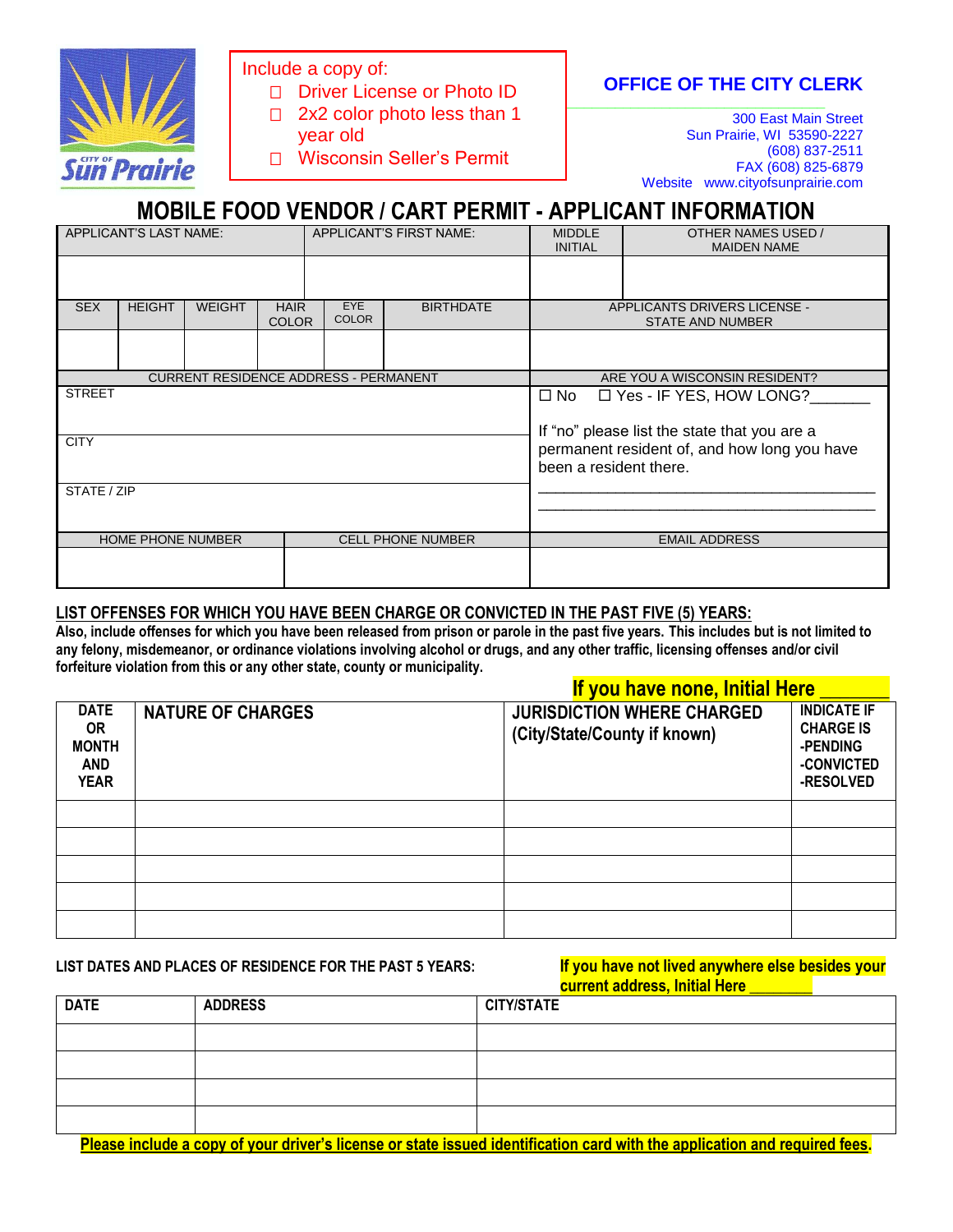# **MOBILE FOOD/VENDOR CART PERMIT APPLICATION**

**YEAR FOR WHICH THIS PERMIT IS APPLIED FOR**

|                                                                                                         | <b>DESCRIPTION OF GOODS TO BE SOLD</b>                                                |                                                                                                                                              |                                                                                                                    |  |  |
|---------------------------------------------------------------------------------------------------------|---------------------------------------------------------------------------------------|----------------------------------------------------------------------------------------------------------------------------------------------|--------------------------------------------------------------------------------------------------------------------|--|--|
|                                                                                                         |                                                                                       |                                                                                                                                              |                                                                                                                    |  |  |
|                                                                                                         |                                                                                       |                                                                                                                                              |                                                                                                                    |  |  |
|                                                                                                         |                                                                                       |                                                                                                                                              | DESCRIPTION OF FOOD TO BE PREPARED                                                                                 |  |  |
|                                                                                                         |                                                                                       |                                                                                                                                              |                                                                                                                    |  |  |
|                                                                                                         | <b>NAME OF FIRM YOU ARE WORKING FOR:</b>                                              |                                                                                                                                              | NAME OF SUPERVISOR PRIMARY CONTACT INFORMATION                                                                     |  |  |
| <b>NAME</b>                                                                                             |                                                                                       |                                                                                                                                              | <b>NAME</b>                                                                                                        |  |  |
| <b>ADDRESS</b>                                                                                          |                                                                                       |                                                                                                                                              | <b>ADDRESS</b>                                                                                                     |  |  |
| CITY / STATE / ZIP                                                                                      |                                                                                       |                                                                                                                                              | CITY / STATE / ZIP                                                                                                 |  |  |
| <b>PHONE NUMBER</b>                                                                                     |                                                                                       |                                                                                                                                              | PHONE NUMBER                                                                                                       |  |  |
| <b>EMAIL ADDRESS:</b>                                                                                   |                                                                                       |                                                                                                                                              | <b>EMAIL ADDRESS:</b>                                                                                              |  |  |
| <b>WILL SALES BE MOBILE?</b>                                                                            |                                                                                       | <b>WILL SALES BE STATIONARY?</b>                                                                                                             | VEHICLE MAKE, MODEL, YEAR LICENSE PLATE # AND                                                                      |  |  |
| $\Box$ Yes<br>$\square$ No                                                                              | $\Box$ No                                                                             | $\Box$ Yes                                                                                                                                   | LICENSE PLATE ISSUING STATE BEING USED FOR SALES<br>MAKE:                                                          |  |  |
| *IF YES, PLEASE LIST<br>ROUTE/AREA WHERE<br><b>BUSINESS WILL BE</b>                                     | *IF YES, PLEASE LIST<br>STATIONARY ADDRESS WHERE<br><b>BUSINESS WILL BE CONDUCTED</b> |                                                                                                                                              | MODEL:                                                                                                             |  |  |
| <b>CONDUCTED BELOW:</b>                                                                                 | BELOW:                                                                                |                                                                                                                                              | YEAR:                                                                                                              |  |  |
|                                                                                                         |                                                                                       |                                                                                                                                              | LICENSE PLATE #:                                                                                                   |  |  |
|                                                                                                         |                                                                                       |                                                                                                                                              | LICENSE PLATE ISSUING STATE:                                                                                       |  |  |
| HAVE YOU HELD A SOLICITORS PERMIT IN<br>SUN PRAIRIE IN THE PAST FIVE (5) YEARS                          |                                                                                       |                                                                                                                                              | Have you ever had any type of permit or license suspended, revoked or denied in this<br>or any other municipality? |  |  |
| $\square$ Yes<br>If so, WHEN?                                                                           |                                                                                       | $\Box$ Yes                                                                                                                                   | If so, please specify municipality and dates.                                                                      |  |  |
| $\square$ No<br>$\Box$ No                                                                               |                                                                                       |                                                                                                                                              |                                                                                                                    |  |  |
| <b>LAST 3 CITIES IN WHICH BUSINESS WAS CONDUCTED</b><br>INCLUDE THE NAME AND ADDRESS OF CONTACT PERSONS |                                                                                       |                                                                                                                                              | ADDRESS & PHONE # WHERE APPLICANT CAN BE REACHED<br>FOR AT LEAST 7 DAYS AFTER LEAVING THE CITY                     |  |  |
| 1.                                                                                                      |                                                                                       |                                                                                                                                              |                                                                                                                    |  |  |
| 2.                                                                                                      |                                                                                       |                                                                                                                                              |                                                                                                                    |  |  |
| 3.                                                                                                      |                                                                                       |                                                                                                                                              |                                                                                                                    |  |  |
|                                                                                                         |                                                                                       |                                                                                                                                              |                                                                                                                    |  |  |
| ARE YOU OVER<br>THE AGE OF 18?                                                                          |                                                                                       | IF YOU ARE NOT OVER THE AGE OF 18, WHO WILL BE YOUR SPONSOR FOR THIS ACTIVITY?<br>(PLEASE LIST BELOW) See Section 5.32.040 of City Ordinance |                                                                                                                    |  |  |
| $\square$ Yes                                                                                           | Name (First, MI, Last):                                                               |                                                                                                                                              |                                                                                                                    |  |  |
| $\square$ No                                                                                            |                                                                                       |                                                                                                                                              | Has this individual applied for and received a Solicitor's Permit this year? $\Box$ Yes<br>$\square$ No            |  |  |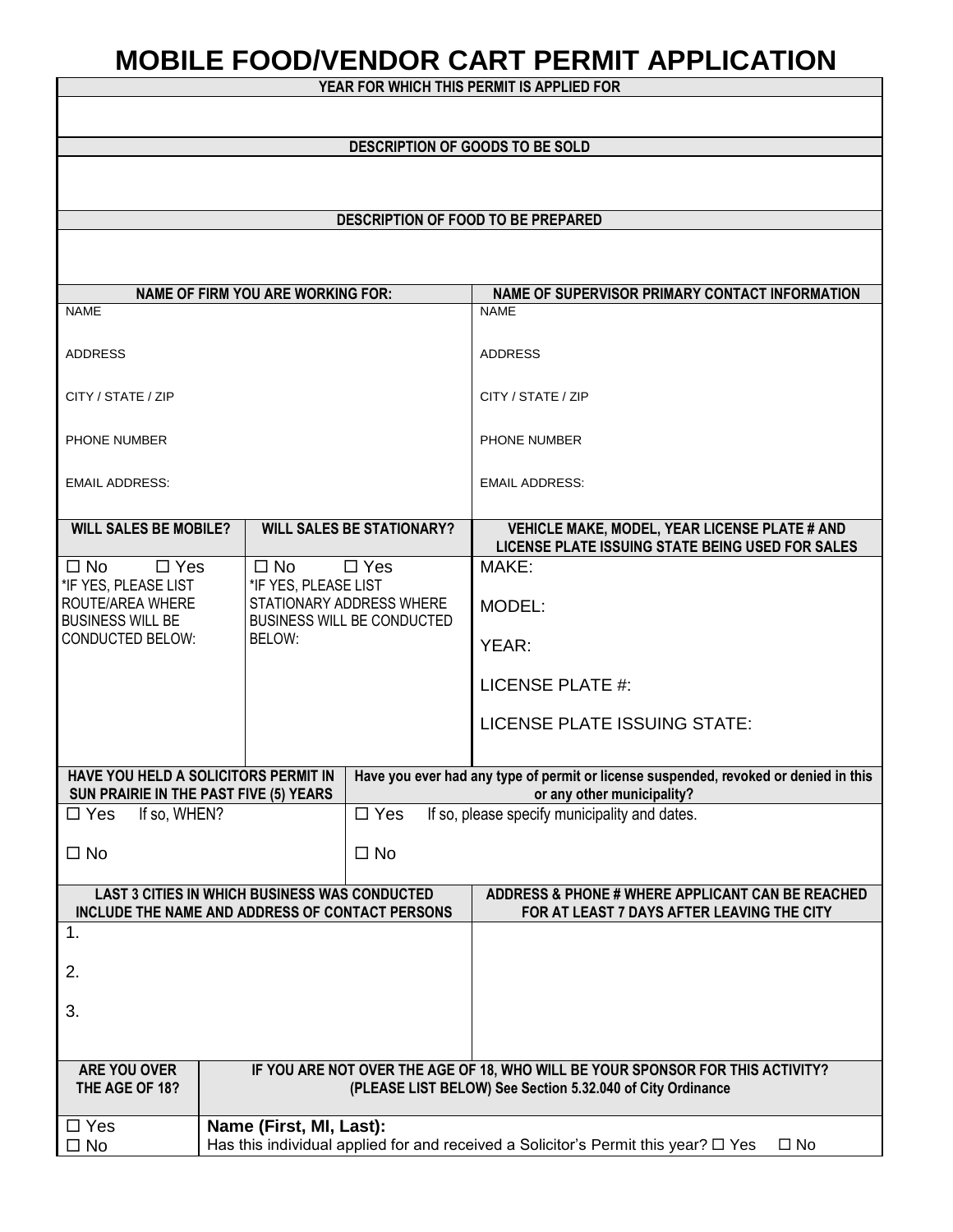## **Is this application for a Mobile Food/Vendor Cart Unit? Yes No**

If you answered "yes" please complete the following questions.

As the applicant for a Mobile Food/Vendor Cart, did you:

- Provide a copy of your Driver License, State ID or Government issued picture ID such as passport or Federal Document required for identification to conduct a background investigation?  $\square$  Yes  $\square$  No
- Read the Licensing Guidelines, and understand that if this license is not issued, fees that have been paid will not be refunded. You acknowledge that you have also been provided a copy of Section 5.32 of the City Municipal Code of Ordinances as it pertains to Solicitors?  $\Box$  Yes  $\Box$  No
- - Provide a color photograph approximately two inches by two inches showing the head and shoulders of yourself, which has been taken not more than one year prior to such application?  $\square$  Yes  $\square$  No
- Provide a copy of any other license or permit required by the State of Wisconsin, Dane County, or the City of Sun Prairie for the applicant's business activity?
	- A state certificate of examination and approval from the sealer of weights and measures where applicant's business requires use of weighing and measuring devices approved by state authorities;

 $\Box$  Yes  $\Box$  No

- A state health officer's certificate where applicant's business involves the handling of food, clothing, humans or animals and is required to be certified under state law; such certificate to state that applicant is apparently free from any contagious or infectious disease, dated not more than ninety (90) days prior to the date the application for a permit is made.  $\Box$  Yes  $\Box$  No.
- Provide a site plan for the location where the unit will be located it this is for an outdoor location? The plan shall include a drawing showing the street address, location of unit, signage to be used, traffic and pedestrian flow. The site plan will also state the size of the vending unit and equipment specifications.  $\Box$  Yes  $\Box$  No
- Provide written authorization from a landowner to the outdoor vendor to use the landowner's premises for outdoor vending activities? The authorization document shall give the address of the property and the beginning and ending dates for such authorization.  $\Box$  Yes  $\Box$  No
- Provide a copy of the approved special use zoning permit, if necessary?  $\Box$  Yes  $\Box$  No
- Provide a sign-off of the application document that the applicant has met with and received approval from a member of the city planning department, and that the application complies with city zoning requirements and permits?
- Provide a sign-off of the application document that the applicant has met with and received approval from the Recreation and Public Works Directors, and that the application complies with all requirements of that department, if the outdoor vendor is to be located in a city park?

Yes No was a statement of the statement of the statement of the statement of the No was a Di Yes Di No  $\Box$  These will be done through the application review process

## **Is this application for an individual working in the Mobile Food Cart?**  $\Box$  Yes  $\Box$  No

If you answered "yes" please complete the following questions.

As the applicant did you:

- Provide a copy of your Driver License, State ID or Government issued picture ID such as passport or Federal Document required for identification to conduct a background investigation?  $\square$  Yes  $\square$  No
- Read the Licensing Guidelines, and understand that if this license is not issued, fees that have been paid will not be refunded. You acknowledge that you have also been provided a copy of Section 5.32 of the City Municipal Code of Ordinances as it pertains to Solicitors?  $\square$  Yes  $\square$  No
- Provide a photograph approximately two inches by two inches showing the head and shoulders of yourself, which has been taken not more than one year prior to such application?  $\square$  Yes  $\square$  No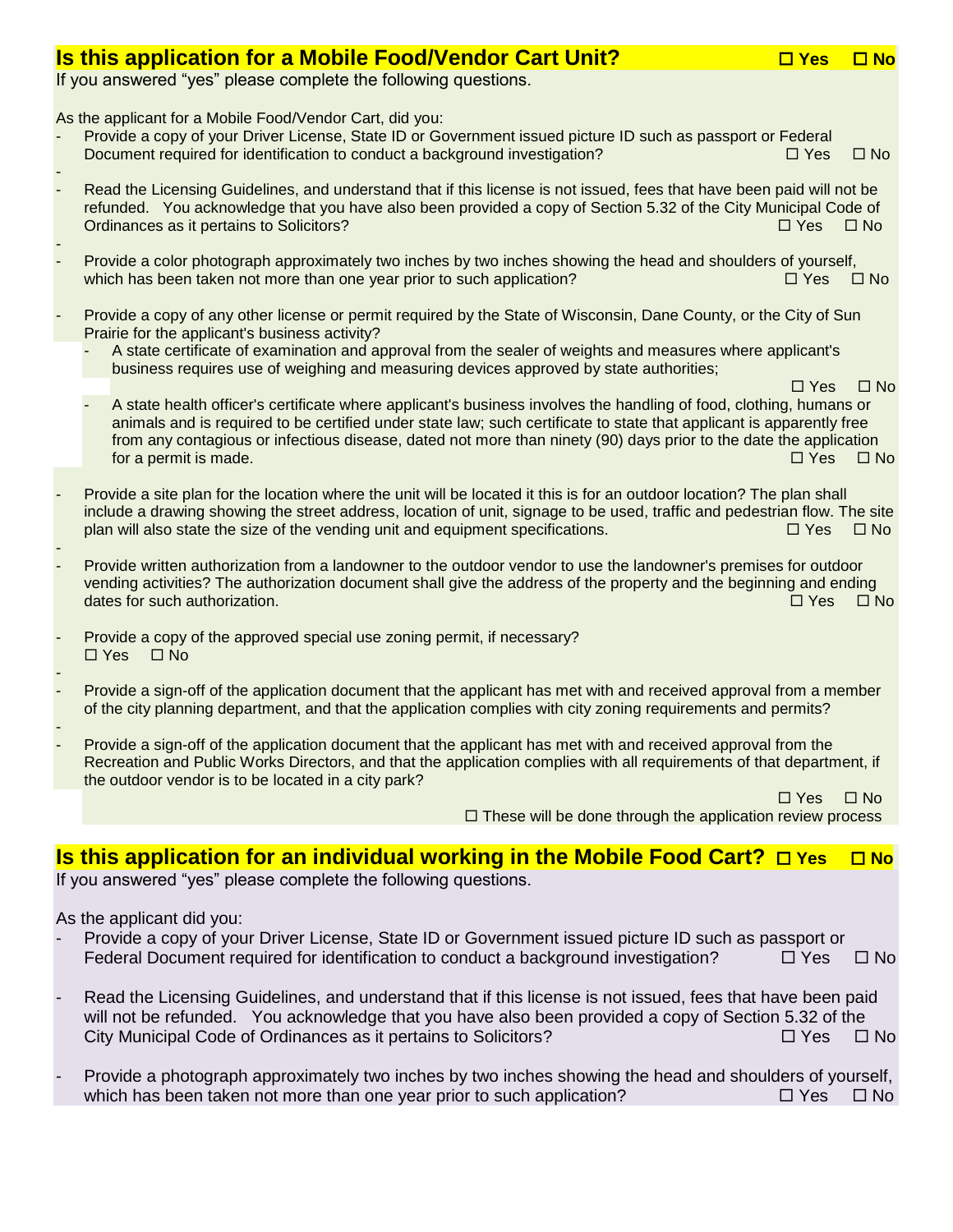## **TO: CITY COUNCIL OF THE CITY OF SUN PRAIRIE, WISCONSIN**

Applicant agrees to provide a copy of their Driver License, State ID or Government issued picture ID such as passport or Federal Document required for identification to conduct a background investigation. The undersigned affirms that he/she made COMPLETE AND TRUE answers to each question and understands that his/her past record will become part of this application. The undersigned is also aware that incomplete or false answers may result in denial or revocation of permit and authorizes a review of and full disclosure of any and all records, files and reports, which include any police contact as well as arrests.

Did you read the Licensing Guidelines, and understand that if this license is not issued, fees that have been paid will not be refunded. You acknowledge that you have also been provided a copy of Section 5.32 of the City Municipal Code of Ordinances as it pertains to Solicitors. ………………………………….. Yes No

Applicant realizes that this is not a license or permit to sell, peddle, or solicit in the City of Sun Prairie, nor is it a guarantee of the applicant's integrity or an endorsement of the product. This does not relieve the applicant of compliance with City Ordinances or State Statutes. Until the permit is approved and issued this is only an application. ……….  $\Box$  Yes  $\Box$  No

As the applicant, I hereby agree to comply with all laws, Resolutions, Ordinances and Regulations, Federal, State, or Local affecting the direct seller, peddlers, or solicitors if a license is granted to me. Applicant acknowledges that any sales or solicitations must comply with posted notices of "NO SOLICITORS" or like notices in writing, or given verbally by the property owner or person in lawful control of the property.

## **APPLICANT'S SIGNATURE: \_\_\_\_\_\_\_\_\_\_\_\_\_\_\_\_\_\_\_\_\_\_\_\_\_\_\_\_\_\_\_\_\_\_\_\_\_\_ DATE: \_\_\_\_\_\_\_\_\_\_\_\_\_\_**

## $\Box$  Call or  $\Box$  Email me I will pick up my license when it is ready

- FEES: The permit fee for a mobile food vending unit shall be \$150.00 per year. The permit shall be good from January 1 through December 31 of the year for which the permit is granted.
	- A permit is required for each cart. The fee for each mobile food vendor is \$25.00.

- In addition to the fees stated, all processed applications will be assessed the actual cost of the background check as incurred by the city. (\$7 each) 

| <b>OFFICE USE ONLY-</b>                             | Application and fees accepted by ______                                                                                                                                                                            | Date /<br>120                                                                                                   |  |
|-----------------------------------------------------|--------------------------------------------------------------------------------------------------------------------------------------------------------------------------------------------------------------------|-----------------------------------------------------------------------------------------------------------------|--|
|                                                     | FEES: Application is for _________ MOBILE FOOD CART @ \$150 PER CART<br>Application is for _________ MOBILE FOOD VENDOR @ \$25 PER PERSON<br>Application is for ___________ \$7.00 BACKGROUND CHECK FEE PER PERSON | Total Fees collected: Total Fees                                                                                |  |
| complies with city zoning requirements and permits. |                                                                                                                                                                                                                    | Applicant has met with and received approval from a member of the city Planning Department, and the application |  |
|                                                     |                                                                                                                                                                                                                    | A Special Use Permit (SUP) $\Box$ is $\Box$ is not required. A SUP has been obtained, if needed                 |  |
|                                                     | Signature of City Planner or his/her designee __________________________________                                                                                                                                   |                                                                                                                 |  |
| has no objection.<br>$\mathcal{L}_{\text{max}}$     | In regards to the issuance of this license, the Sun Prairie Police Department:<br>does have an objection which is detailed, with a recommendation, in the attached report.<br>to the following: to the following:  | recommends further review and consideration for action by the city attorney with a report to follow due         |  |
|                                                     |                                                                                                                                                                                                                    |                                                                                                                 |  |
|                                                     | Signature of Police Chief or his/her designee                                                                                                                                                                      | <b>DATE</b>                                                                                                     |  |
|                                                     | Signature of City Clerk or his/her designee                                                                                                                                                                        | <b>DATE</b>                                                                                                     |  |

**Food Cart Permit Number\_\_\_\_\_\_\_\_\_\_\_\_\_\_\_\_\_ Permit Effective\_\_\_\_\_\_\_\_\_\_\_\_\_\_\_\_\_ Permit Expires 12/31/20**\_\_\_\_

**Food Vendor Permit Number\_\_\_\_\_\_\_\_\_\_\_\_\_\_\_\_\_ Permit Effective\_\_\_\_\_\_\_\_\_\_\_\_\_\_ Permit Expires 12/31/20**\_\_\_\_